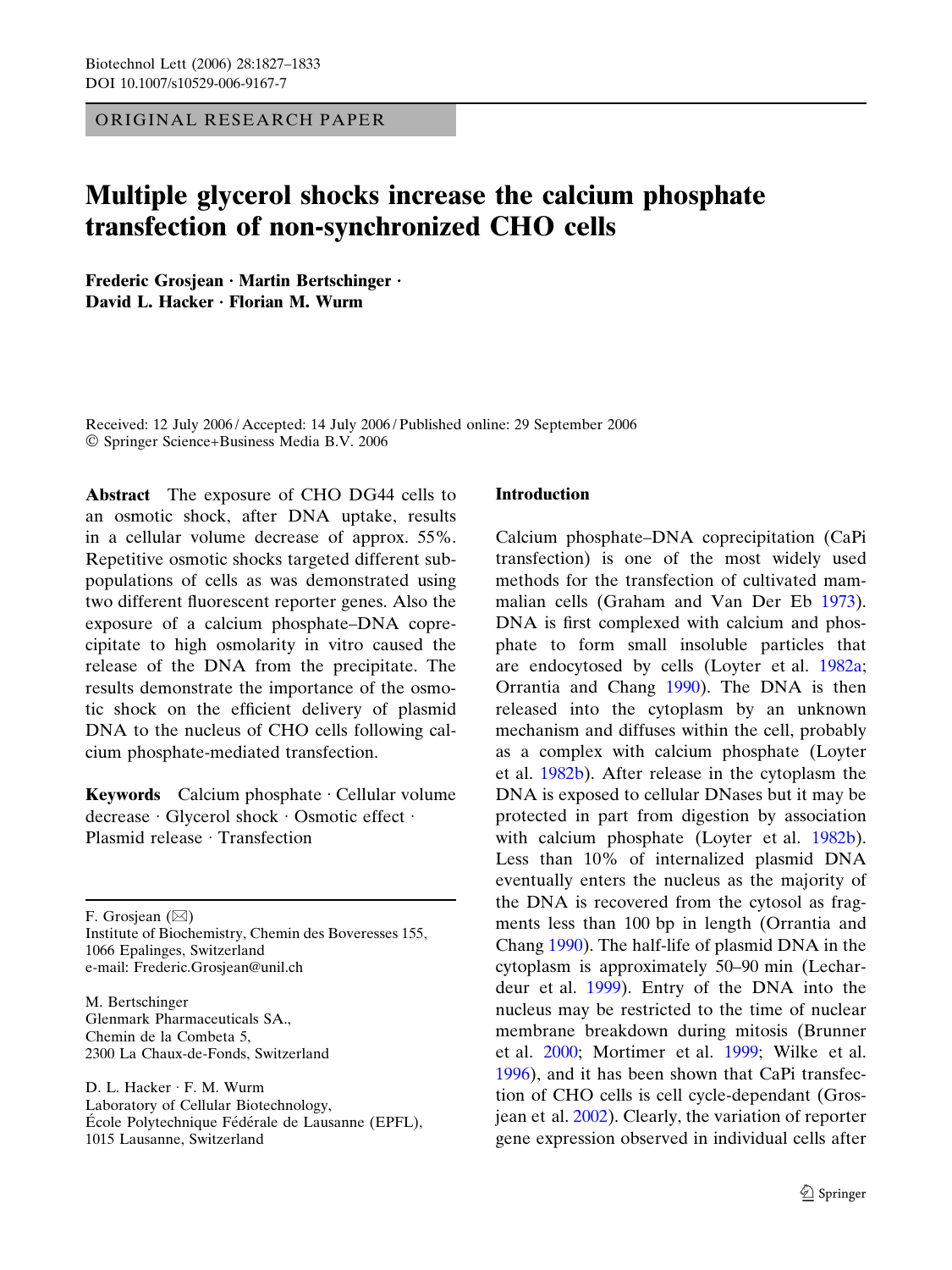CaPi transfection is not the result of the inability of DNA to enter cells, as most cells take up plasmid DNA during this process (Batard et al. [2001\)](#page-5-0). Thus, the low diffusion rate of the coprecipitate complexes from the cytoplasm to the nucleus with the accompanying exposure to nucleases and the subsequent entry of the complexes into the nucleus are the most significant barriers to gene transfer by CaPi transfection (Capecchi [1980;](#page-5-0) Dowty et al. [1995](#page-6-0)).

Several physical parameters also play a role in efficient CaPi transfection. The incubation time for formation of the calcium phosphate–DNA coprecipitate, the pH of the calcium and phosphate solutions, the amount of serum in the culture medium, and the calcium phosphate to plasmid ratio are critical for efficient DNA uptake by cells (Jordan et al. [1996](#page-6-0); O'Mahoney and Adams [1994](#page-6-0); Wake et al. [1984](#page-6-0)). It is not the concentration of plasmid DNA on the cell surface that affects the level of plasmid uptake, but more likely the morphology of the calcium phosphate– DNA coprecipitate. Precipitate formation in the presence of a high concentration of plasmid DNA results in inefficient coprecipitate uptake (Loyter et al. [1982b](#page-6-0)).

In this report the CaPi transfection of nonsynchronized CHO cells was investigated. It was shown that an osmotic shock performed at the end of the transfection process resulted in a significant cellular volume decrease and an increase in transient reporter protein expression. The timing and the number of osmotic shock treatments were also found to be important parameters for increasing the overall transfection efficiency in non-synchronized cells. Finally, a possible role for the osmotic shock on plasmid DNA release from the transfection complex was investigated in vitro. The results of these experiments demonstrated the importance of the treatment to the CaPi transfection of CHO cells.

## Materials and methods

Cell culture

CHO DG44 cells were maintained as attached cells in DMEM/F12 medium (Gibco, Edinburgh,

1828 Biotechnol Lett (2006) 28:1827–1833

Scotland) supplemented with 2% (v/v) fetal calf serum (FCS) (SeraTech, Germany) in T-75 flasks at 37 $\degree$ C in a 5%  $\degree$ CO<sub>2</sub> atmosphere with 90% humidity. Cells were passed every 2–3 days after reaching a confluency of 80%.

## Determination of packed cell volume

Cells detached from plates using trypsin were centrifuged and resuspended in DMEM/F12 supplemented with 2% (v/v) FCS, or in  $10\times$  PBS, 10% (v/v) glycerol in PBS, or 1 M NaCl. For each condition, 1 ml cell suspension was transferred to a mini-PCV tube (TPP, Trasadingen, Switzerland) and centrifuged in an Eppendorf 5417C microcentrifuge for 1 min at 5,000 rpm. The volume of the packed cells (PCV) in the graduated capillary was reported as the % PCV.

# Transfection

Cells were transfected using a slightly modified CaPi method (Jordan et al. [1996](#page-6-0)). At 4 h prior to transfection, cells were seeded in a volume of 1 ml at a density of  $6.5 \times 10^5$  cells/ml in 12-well plates. Two-thirds of the culture medium was removed just before the addition to each well of  $100 \mu l$  of the transfection solution containing 125 mM CaCl, 0.7 mM  $PO_4^{3-}$ , and 2.5 µg of either pEGFP-N1 or pDsRedExpress (Clontech, Palo Alto, CA). Cells were incubated at  $37^{\circ}$ C for 1 h before exchanging the transfection medium with a solution of high osmolarity as indicated in the text. After 1 min the solution was removed and DMEM/F12 containing 2% FCS was added. Occasionally, additional glycerol shocks were performed as indicated in the text. To remove the residual CaPi–DNA coprecipitate from cells after the osmotic shock, the cells were washed once with a 5 mM EGTA in PBS. The solution was removed after 10–15 s, and the cells were washed once with PBS before addition of fresh DMEM/ F12 with 2% FCS.

## Reporter protein quantification

The expression of enhanced green fluorescent protein (EGFP) and DsRed protein were quantified at 48 h after transfection using a Cytofluor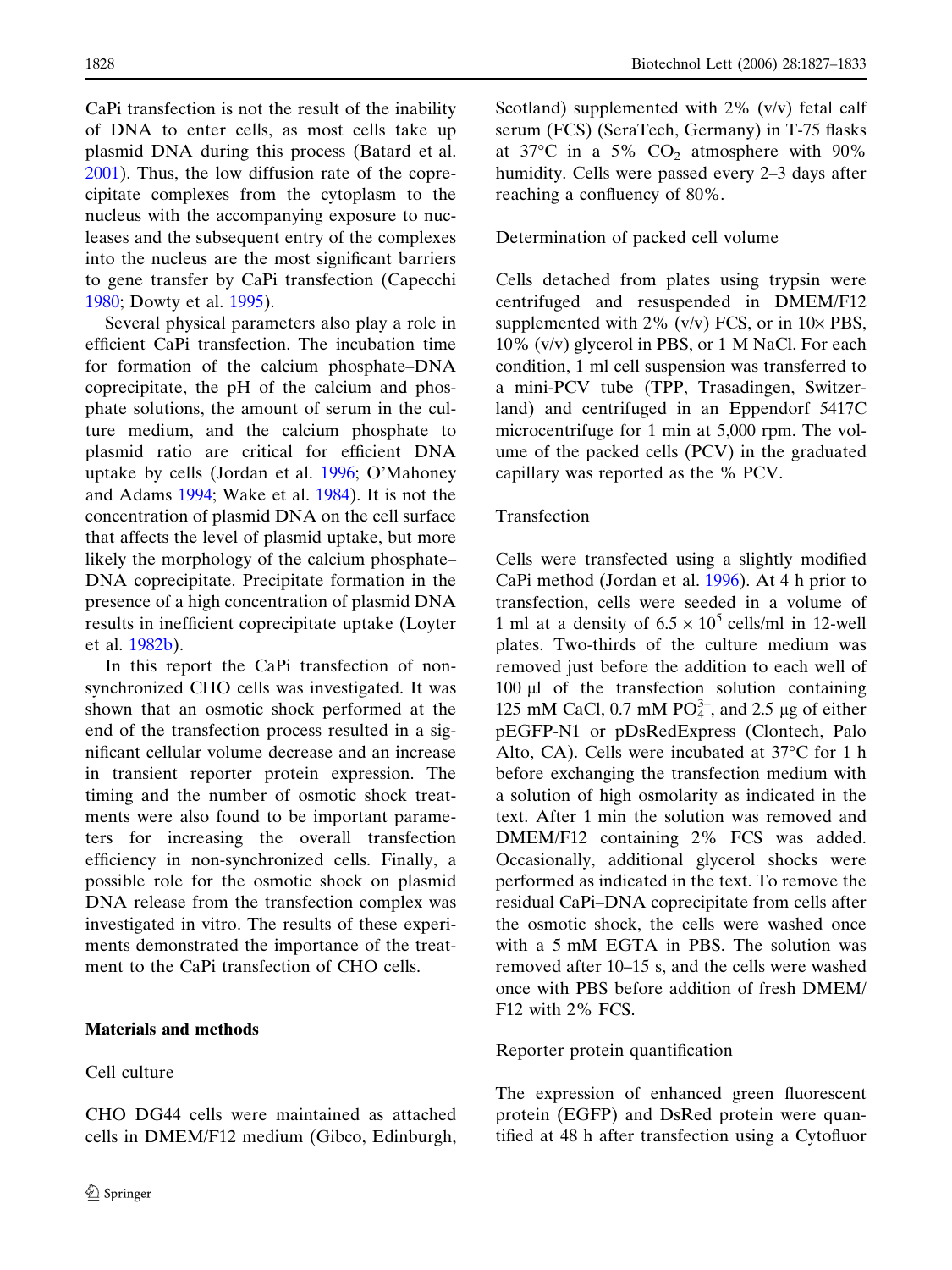Series 4000 plate reader (PerSeptive Biosystems, Framingham, MA). Reporter protein expression was also monitored by fluorescence microscopy (Axiovert 200M, Zeiss, Feldbach, Switzerland). Excitation and emission wavelengths were selected with Zeiss filter set #17 (excitation: BP 485/20 nm, beamsplitter: FT 510 nm; emission: BP 515–565 nm) for detection of EGFP and filter set #14 (excitation: BP 510–560 nm; beamsplitter: FT 580 nm; emission: LP 590 nm) for detection of DsRed.

#### Plasmid release assay

Plasmid DNA  $(2.5 \mu g)$  was first mixed with 125 mM  $CaCl<sub>2</sub>$  and then phosphate was added to  $0.7$  mM in a final volume of  $100 \mu$ . The solution was allowed to stand for 1 min and then diluted with either 10 volumes of DMEM/F12 with 2% (v/v) FCS or varying concentrations of TBS, NaCl, or glycerol in TBS as indicated in the text. After a 1 min incubation, the mixture was centrifuged at 13,000 rpm for 2 min to pellet CaPi– DNA particles. The free plasmid DNA in the supernatant was precipitated with isopropanol. After centrifugation the pellet was washed once with 70% (v/v) ethanol, resuspended in TE, and analyzed by agarose gel electrophoresis. As a positive control, the same amount of DNA as in the CaPi precipitation was mixed with 150 mM NaCl and then diluted with 150 mM NaCl prior to centrifugation as described above.

#### Results

For the CaPi transfection of CHO cells, applying an osmotic shock to the cells after DNA delivery enhances transient recombinant protein expression but not DNA uptake by the cells (Batard et al. [2001](#page-5-0)). To determine the effect of short-term exposure to high osmolarity, CHO DG44 cells were detached from plates and suspended in either DMEM/F12 with 2%  $(v/v)$  FCS, 10%  $(v/v)$ glycerol in PBS,  $1 \text{ M NaCl}$ , or  $10 \times$  PBS. The cells were immediately centrifuged for 1 min in a mini-PCV tube to determine the volumetric change of the cells. A 55% decrease in cell volume was observed as the result of exposure to  $10\%$  (v/v)



Fig. 1 Effect of high osmolarity on cell volume. The approximate volume of CHO DG44 cells was determined using mini-PCV tubes following exposure to the conditions indicated for 1 min. As a control the cells were suspended in DMEM/F12 with 2% FCS prior to the PCV determination. Each bar represents the average of three independent experiments

glycerol in PBS (Fig. 1). No further volume decrease occurred when higher glycerol concentrations (up to 20% v/v) were used (data not shown). Glycerol concentrations higher than 15% did result in a reduction in cell viability (data not shown). The cell volume was also reduced by 50–55% following a 1 min exposure to either  $10\times$ PBS or 1 M NaCl (Fig. 1). The osmolarity of each solution is shown in Table 1.

To determine if the osmotic shock after CaPi transfection could be performed with solutions other than 10% (v/v) glycerol, CHO DG44 cells were transfected with pEGFP-N1, and the cells were treated post-transfection with either 10% glycerol,  $10 \times$  PBS, or  $1 \text{ M}$  NaCl for  $1 \text{ min}$ . Reporter gene expression was assessed 48 h after the osmotic shock. Treatment with either 1 M NaCl or  $10\times$  PBS resulted in higher EGFP expression than was observed following treatment with 10% glycerol (Fig. [2](#page-3-0)). This indicated that glycerol itself was not the effector of gene transfer. However, osmotic effects alone may not be

Table 1 Osmolarity of solution used in this work

|                       | Osmolarity<br>(mOsm) |
|-----------------------|----------------------|
| DMEM/F12              | 330                  |
| $10\%$ (v/v) glycerol | 1,980                |
| $10\times$ PBS        | 2,690                |
| 1 M NaCl              | 2,000                |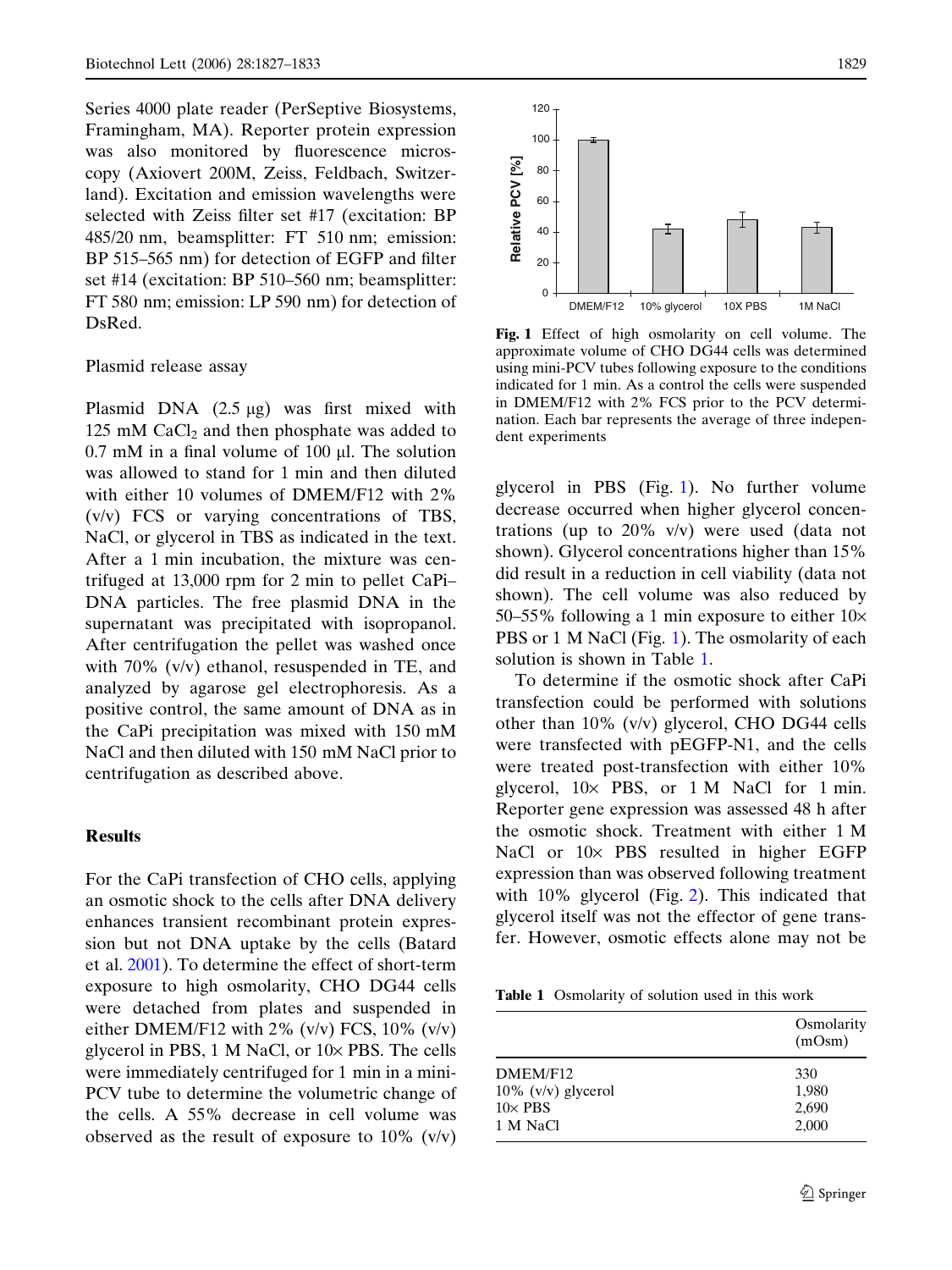<span id="page-3-0"></span>

Fig. 2 Effect of high osmolarity on CaPi-mediated transfection of CHO DG44 cells. Cells were transfected with pEGFP-N1. After removal of the CaPi precipitate, the cells were treated for 1 min with  $10\%$  (v/v) glycerol,  $10\times$ PBS, or 1 M NaCl. EGFP-specific fluorescence was measured at 48 h post-transfection. Each bar represents the average of five independent transfections

sufficient for efficient gene transfer into CHO DG44 cells by CaPi transfection since exposure to 5% (v/v) glycerol decreased the cell volume to the same extent as 10% glycerol but resulted in five times less reporter gene expression than observed following treatment with 10% glycerol (data not shown).

To determine the optimum time after transfection for application of the osmotic shock, CHO DG44 cells were transfected with pEGFP-N1 and treated with 10% glycerol at different times after removal of the CaPi precipitate. The highest



Fig. 3 Effect of time on the efficacy of the osmotic shock treatment after CaPi-mediated transfection of CHO DG44 cells. Cells were transfected with pEGFP-N1. The CaPi– DNA complexes were removed with an EGTA wash step. Cells were subsequently treated with a 10% (v/v) glycerol shock at various times after removal of the CaPi precipitate. EGFP-specific fluorescence was determined 48 h after transfection. Each time point represents the average of five independent transfections

levels of EGFP expression were observed when the osmotic shock was delivered during the first 30 min after transfection (Fig. 3). Delaying the glycerol shock to 60 min post-transfection resulted in a 20% reduction in EGFP expression relative to the highest levels of EGFP expression observed (Fig. 3). Further decreases in reporter protein expression were seen following delivery of the osmotic shock at 90–105 min post-transfection (Fig. 3). The results support previous observations that the half-life of internalized plasmid DNA in mammalian cells is approximately 50–90 min (Lechardeur et al. [1999](#page-6-0)).

In an attempt to improve the CaPi transfection of CHO cells, cells transfected with pEGFP-N1 were exposed to 1–4 osmotic shocks with 10% glycerol after removal of the CaPi precipitate. The treatments were spaced every 10–20 min, with the first one given right after the removal of the CaPi precipitate. The second and third osmotic shocks, but not the fourth, resulted in increases in EGFP expression compared to the control transfection with one osmotic shock treatment (Fig. 4). As the number of treatments increased, the number of EGFP-positive cells in the transfected population also increased (data not shown). Parallel transfections were performed with treatments with PBS every 15 min after the



Fig. 4 The effect of multiple osmotic shocks after CaPimediated transfection of CHO DG44 cells. Cells were transfected with pEGFP-N1. After 1 h the CaPi precipitate was removed by washing the cells with EGTA immediately after the first osmotic shock with 10% glycerol in PBS. The control culture (CTRL) received only one glycerol treatment. The second, third, and fourth treatments were applied 20, 35, and 45 min after the first one, respectively. EGFP-specific fluorescence was measured 48 h after transfection. Each bar represents the average of five independent transfections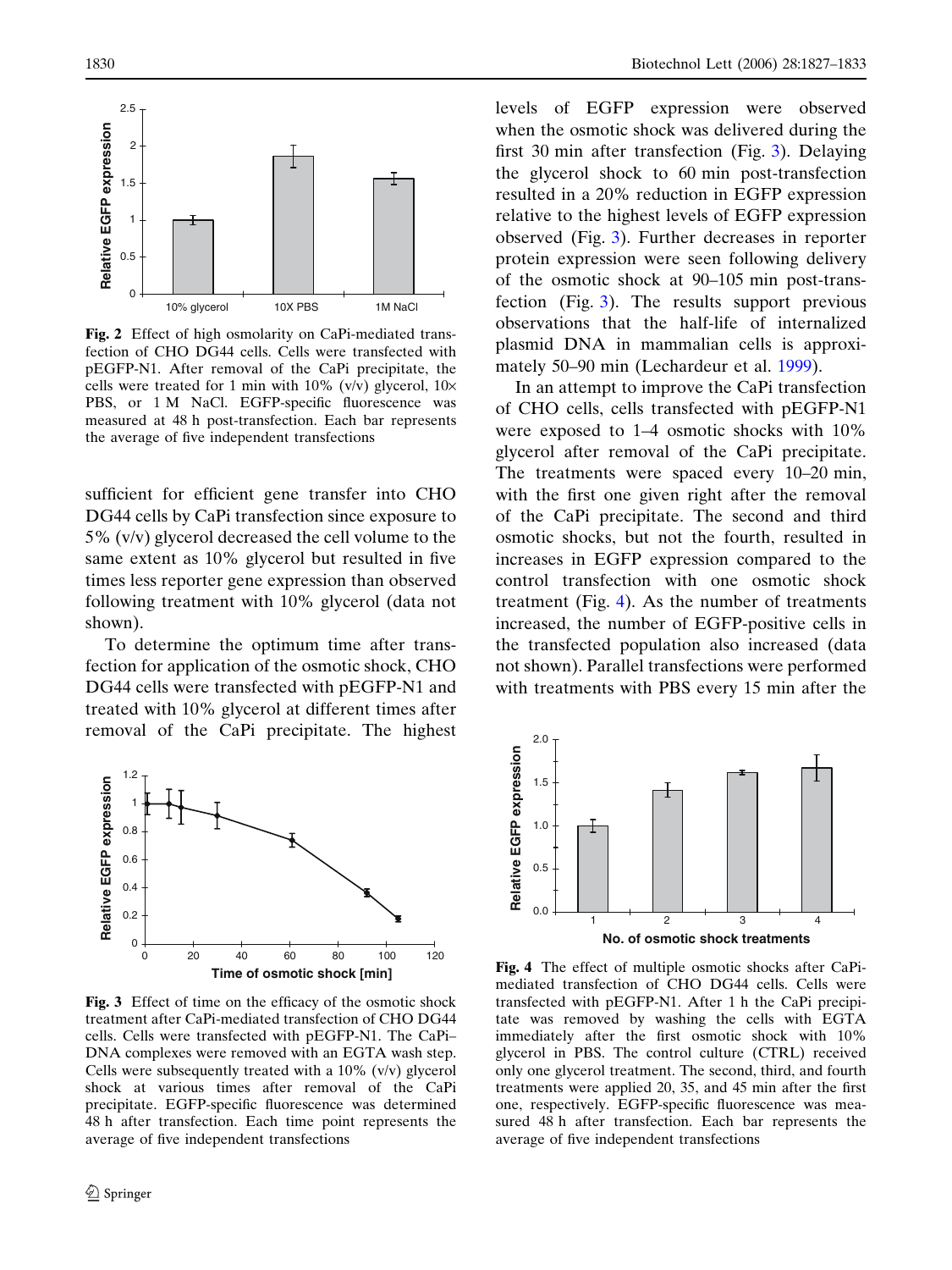initial glycerol shock. The additional treatments with PBS did not result in an increase in EGFP expression (data not shown).

To demonstrate that the additional osmotic shocks increased reporter protein expression in cells that did not express the reporter protein after the first treatment, cells were transfected twice with two different reporter genes. Initially, cells were transfected with pEGFP-N1. An hour after the addition of the first transfection complex, an osmotic shock was performed before the cells were allowed to incubate for 1 h. Then a second transfection was performed with pDsRed Express, and the cells were incubated for 1 h in the presence of the second transfection complex before another osmotic shock was performed. This time window ensured that no cells would proceed through a complete cell cycle between the two transfections and that none of the remaining intracellular plasmid from the first transfection could efficiently diffuse to the nucleus during the osmotic shock of the second transfection. After each transfection, an EGTA wash step was performed to remove remaining extracellular transfection complexes. Microscopic observation of the transfected cells revealed two distinct populations that either expressed EGFP or DsRed (Fig. 5). Very few cells expressed both proteins (Fig. 5). In contrast, when the two plasmids were transfected simultaneously, all the transfected cells expressed both reporter proteins (data not shown). These results indicated that it was not possible to target the same cells with two different transfections performed within 1 h of each other.

It is not known how the osmotic shock applied after CaPi-mediated transfection of CHO DG44 cells affects the internalized plasmid DNA. One possibility is that it causes the disruption of the CaPi–DNA particles, resulting in enhanced plasmid DNA delivery to the nucleus. To test this hypothesis, CaPi–DNA particles were exposed to increasing concentrations of TBS, NaCl, or glycerol and the mixtures were centrifuged to pellet any remaining particles. The DNA liberated from particles was recovered from the supernatant and analyzed by agarose gel electrophoresis. In the presence of  $1 \times TBS$ , 0.15 M NaCl, or 5% (v/v) glycerol, little DNA was released from the preformed particles (Fig. [6](#page-5-0)). As the osmolarity was increased, however, the amount of DNA released from the particles also increased (Fig. [6\)](#page-5-0). It is possible that destabilization of internalized CaPi–DNA particles may also occur as the result of the osmotic shock applied after transfection, releasing plasmid DNA from CaPi in the cytosol or nucleus.



Fig. 5 Double transfection of CHO DG44 cells with pEGFP-N1 and pDsRedExpress. The transfected cells were photographed under visible light (left panel), UV

light with filters set for excitation and detection of EGFP (middle panel), or UV light with filters set for excitation and detection of DsRed (right panel)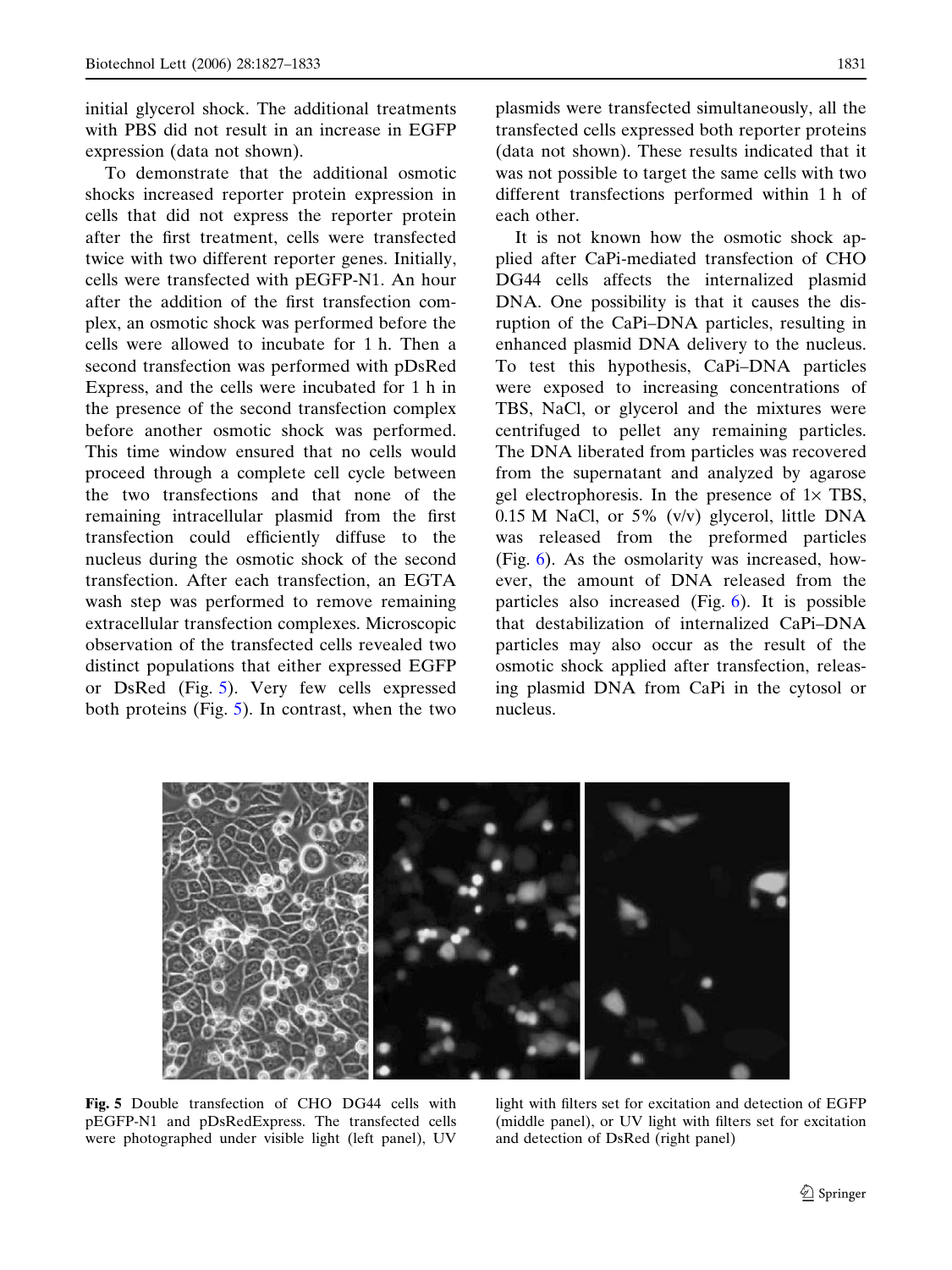<span id="page-5-0"></span>

Fig. 6 Effect of high osmolarity on the stability of CaPi– DNA complexes in vitro*.* CaPi–DNA complexes were formed by mixing plasmid DNA in  $125 \text{ mM }$  CaCl<sub>2</sub> (final concentration) and 0.7 mM phosphate. The complexes were diluted with 10 volumes of the indicated solutions. As a positive control (+) the DNA was mixed with 150 mM NaCl instead of calcium and phosphate and then diluted in 10 volumes of 150 mM NaCl. For the negative control (–) CaPi–DNA complexes were diluted with 10 volumes of DMEM/F12 medium containing 2% (v/v) FCS. After 1 min at room temperature the mixtures were centrifuged and DNA was recovered from the supernatant by isopropanol precipitation. The DNA was then analyzed by agarose gel electrophoresis

#### Discussion

For efficient transfection of CHO cells with CaPi, an osmotic shock after exposure of cells to the CaPi–DNA precipitate is necessary. As shown in this report, agents besides glycerol can be used for this step. To be most effective the osmolarity change must be performed within about 30 min of the removal of the CaPi–DNA precipitate from the cells. In addition, multiple osmotic shocks spaced 10–20 min apart were shown to enhance the transfection efficiency by increasing the number of cells expressing the reporter protein. The additional osmotic shocks were performed within 1 h of the removal of the CaPi–DNA complexes.

The osmolarity change after transfection does not result in the entry of additional plasmid DNA into cells. Instead, it affects plasmid DNA that has already been endocytosed (Batard et al. 2001). Therefore, it may play a role in the plasmid's endosomal escape, nuclear uptake, or release from CaPi particles. Conceivably, more than one of these steps in the transfection process may be affected by the osmolarity change. The osmotic shock may destabilize the endosomal membrane resulting in the release of the CaPi–DNA complexes within the intracellular environment (Batard et al. 2001; Sabelnikov [1994](#page-6-0)). In this report it was demonstrated that high osmolarity disrupts CaPi–DNA complexes in vitro. This effect may also be important within transfected cells since the intracellular osmolarity increases as the result of the osmotic shock treatment. Since the mechanism of CaPi–DNA complex disassociation is not understood, it is not known at what stage of the transfection process the particle disruption occurs.

By using two different reporter plasmids for two sequential transfections of the same cell population it was demonstrated that two different subpopulations of cells were targets of DNA uptake. Since the cell cycle is important for the CaPi transfection of CHO cells (Grosjean et al. [2002\)](#page-6-0) additional osmotic shocks are advised for non-synchronized CHO cells to target a greater number of cells. Here we showed, using nonsynchronized cells, that different subpopulations were competent for CaPi transfection at different times after the cells were plated. In addition, the second transfection and osmotic shock were completed after most of the pEGFP-N1 from the first transfection had either reached the nucleus or else had been degraded. If the pEGFP-N1 from the first transfection had remained in the cytoplasm until the time of the second osmotic shock, a significant number of cells expressing both EGFP and DsRed would have been observed. Thus, these results support the conclusion that there is only a short time after transfection in which the intracellular plasmid DNA remains functional for transport to the nucleus and for subsequent gene expression.

Acknowledgments The authors would like to thank ZLB Bioplasma AG in Bern, Switzerland for financial support of this work.

#### References

- Batard P, Jordan M, Wurm F (2001) Transfer of high copy number plasmid into mammalian cells by calcium phosphate transfection. Gene 270:61–68
- Brunner S, Sauer T, Carotta S, Cotten M, Saltik M, Wagner E (2000) Cell cycle dependence of gene transfer by lipoplex, polyplex and recombinant adenovirus. Gene Ther 7:401–407
- Capecchi MR (1980) High efficiency transformation by direct microinjection of DNA into cultured mammalian cells. Cell 22:479–488